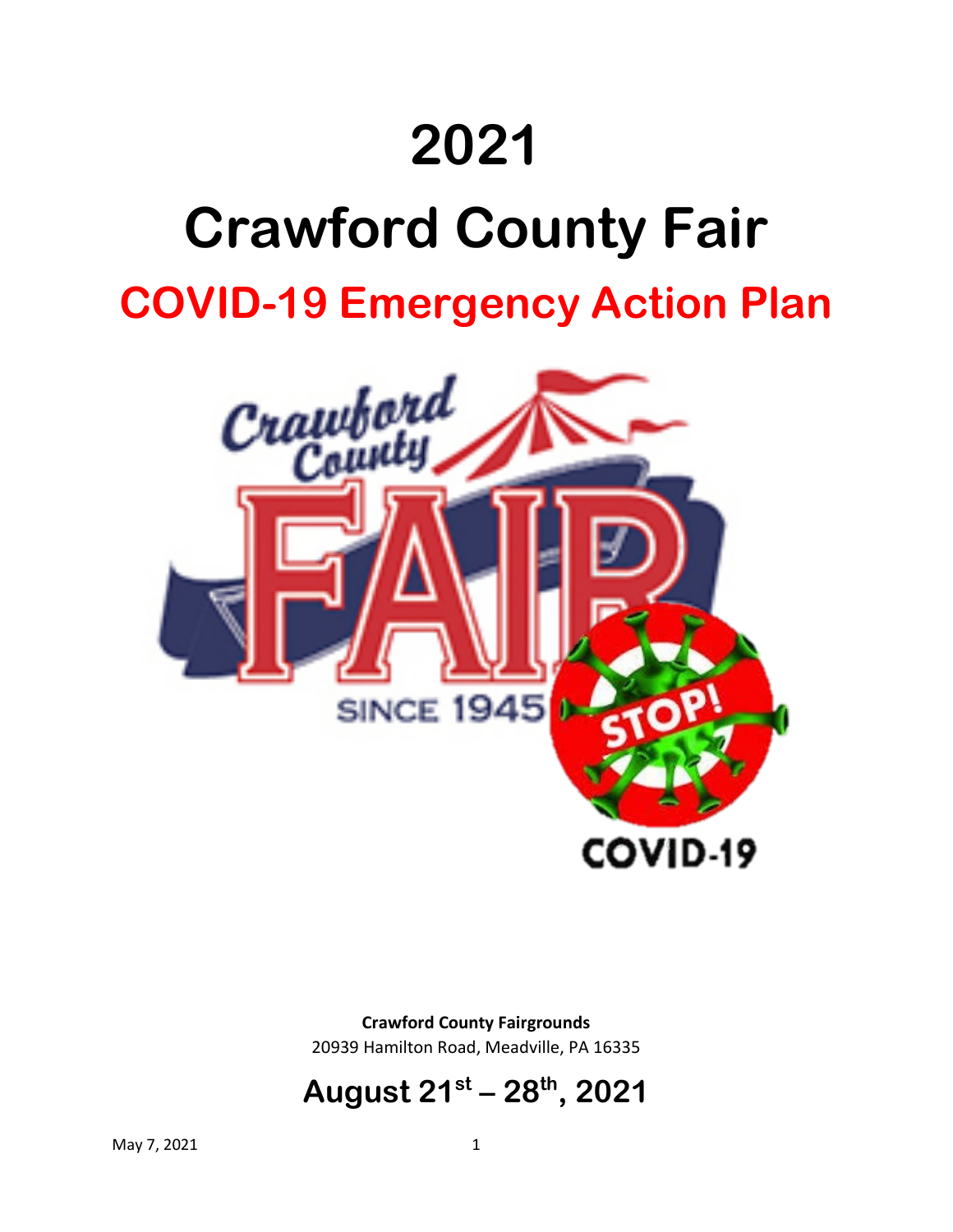### **Table of Contents**

| Purpose of the Plan                                                |                                                                                                                                                                                                                                                                            |                                                      |  |  |  |
|--------------------------------------------------------------------|----------------------------------------------------------------------------------------------------------------------------------------------------------------------------------------------------------------------------------------------------------------------------|------------------------------------------------------|--|--|--|
| COVID-19 Team Members and COVID-19 Safety Officer/Point of Contact |                                                                                                                                                                                                                                                                            |                                                      |  |  |  |
|                                                                    | <b>Guiding Principles</b>                                                                                                                                                                                                                                                  |                                                      |  |  |  |
|                                                                    | <b>Targeting COVID Spread</b>                                                                                                                                                                                                                                              |                                                      |  |  |  |
|                                                                    | Promoting Healthy Behaviors to Reduce Spread                                                                                                                                                                                                                               |                                                      |  |  |  |
|                                                                    | <b>Staying Home</b><br>Hand Hygiene<br>Masks<br><b>Adequate Supplies</b><br><b>Signs and Messaging</b>                                                                                                                                                                     | 4<br>5<br>6<br>6<br>6                                |  |  |  |
| Maintaining Healthy Environment                                    |                                                                                                                                                                                                                                                                            |                                                      |  |  |  |
|                                                                    | <b>Cleaning and Disinfecting</b><br>Restrooms<br>Ventilation<br><b>Modified Layouts</b><br><b>Physical Barriers and Guides</b><br><b>Communal Spaces</b><br>Medical Response and Contact Tracing<br>Livestock Events<br><b>Food Service</b><br><b>Agriculture Exhibits</b> | 7<br>8<br>9<br>9<br>10<br>10<br>10<br>10<br>11<br>12 |  |  |  |
| Preparing for When a Person Gets Sick                              |                                                                                                                                                                                                                                                                            |                                                      |  |  |  |
|                                                                    | <b>Advise Home Isolation</b><br>Isolate and Transport Sick Individuals<br><b>Clean and Disinfect</b><br>Notify Health Officials and Close Contacts                                                                                                                         | 13<br>13<br>14<br>14                                 |  |  |  |
| <b>Building Occupancy Limits</b>                                   |                                                                                                                                                                                                                                                                            |                                                      |  |  |  |
| Fairgrounds Map                                                    |                                                                                                                                                                                                                                                                            |                                                      |  |  |  |
| Reference                                                          |                                                                                                                                                                                                                                                                            |                                                      |  |  |  |
|                                                                    |                                                                                                                                                                                                                                                                            |                                                      |  |  |  |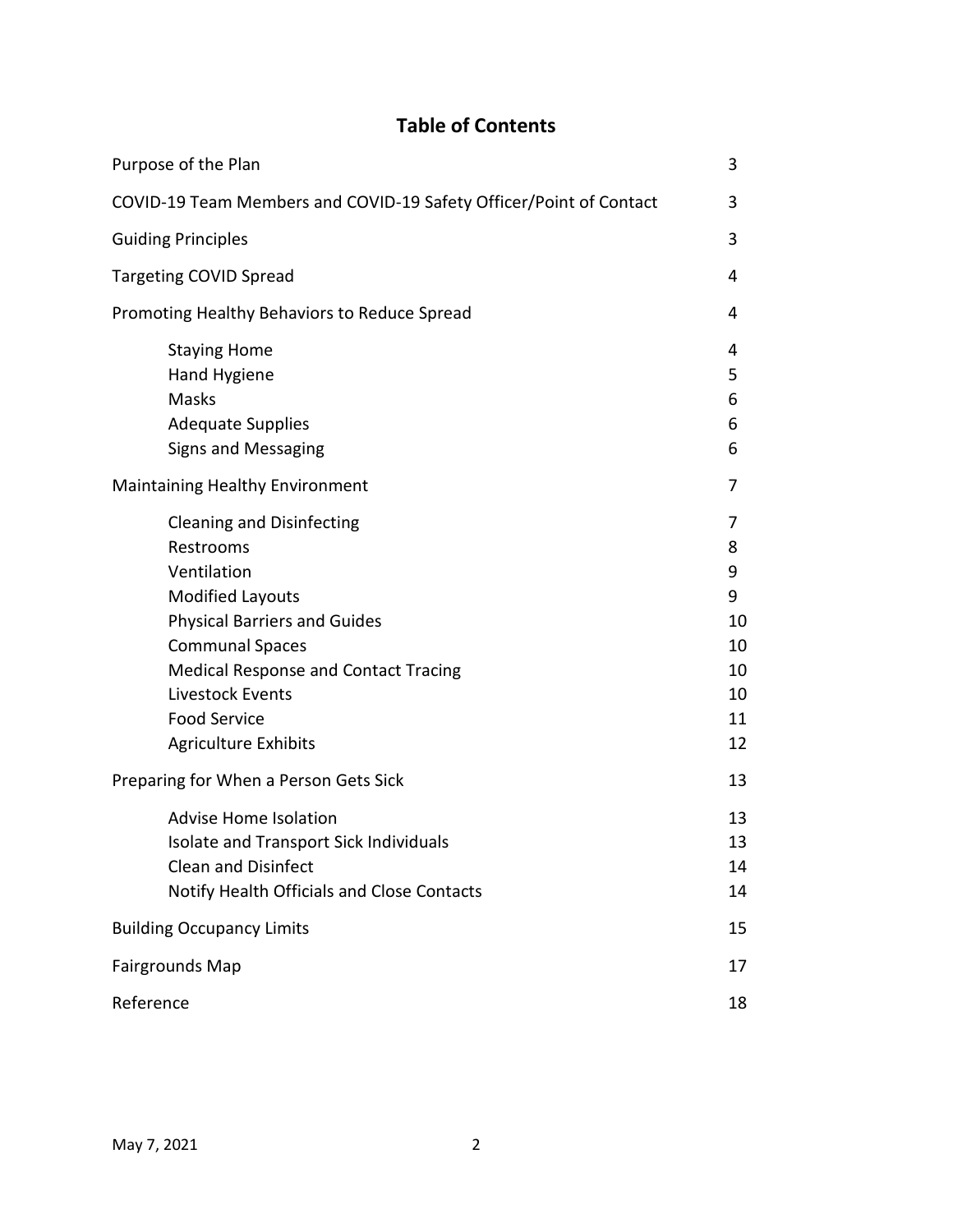#### **Purpose of the Plan**

The Pennsylvania State Association of County Fairs (PSACF) and The Pennsylvania State Showmen's Association (PSSA) has created a plan template to allow for the safe reopening of the fair industry for 2021, while acknowledging the ongoing COVID-19 pandemic and offering a variety of mitigation measures to protect the health of all event employees and guests.

This plan is to supplement, not replace state and local health and safety rules. It is important to routinely monitor COVID-19 data and associated mitigation orders, and follow the guidance devised by the Pennsylvania Department of Health for the Crawford County Fair.

The Commonwealth established mask wearing policy that must be followed to help stop the spread of the COVID-19 virus. All fairs are expected to follow guidance from the Office of the Governor, the Pennsylvania Department of Health, and the Centers for Disease Control.

Mandatory requirements may be adjusted at any time during the 2021 fair season. Moving forward, it is important to consider that if the COVID-19 rate of infection is elevated in our area and the Commonwealth declares an emergency, the fair may be required to cancel or suspend operations.

The 2021 Crawford County Fair will not have grandstand concerts, amusement rides, fair queen pageant, or the circus at this time. Other events may be added based on changes in CDC and DOH mandates.

#### **COVID-19 Fair Planning Team**

The COVID-19 Planning Team consists of County Commissioners Eric Henry and Francis Weiderspahn, Fair Board Members Dean Maynard and Bill Good, Department of Public Safety Staff Allen Clark and Don Bovard, and Maintenance Director Mark Phelan. The COVID-19 Point of Contacts for any question is Fair Board President Dean Maynard.

#### **Guiding Principles**

The more people an individual interacts with at a gathering and the longer that interaction lasts, the higher the potential risk of becoming infected with COVID-19 and COVID-19 spreading.

The *[higher the level of community transmission](https://www.cdc.gov/coronavirus/2019-ncov/community/community-mitigation.html)* in the area that the gathering is being held, the higher the risk of COVID-19 spreading during a gathering.

The size of an event or gathering should be determined based on state, local, territorial or tribal safety laws and regulations.

The risk of COVID-19 spreading at events and gatherings increases as follows: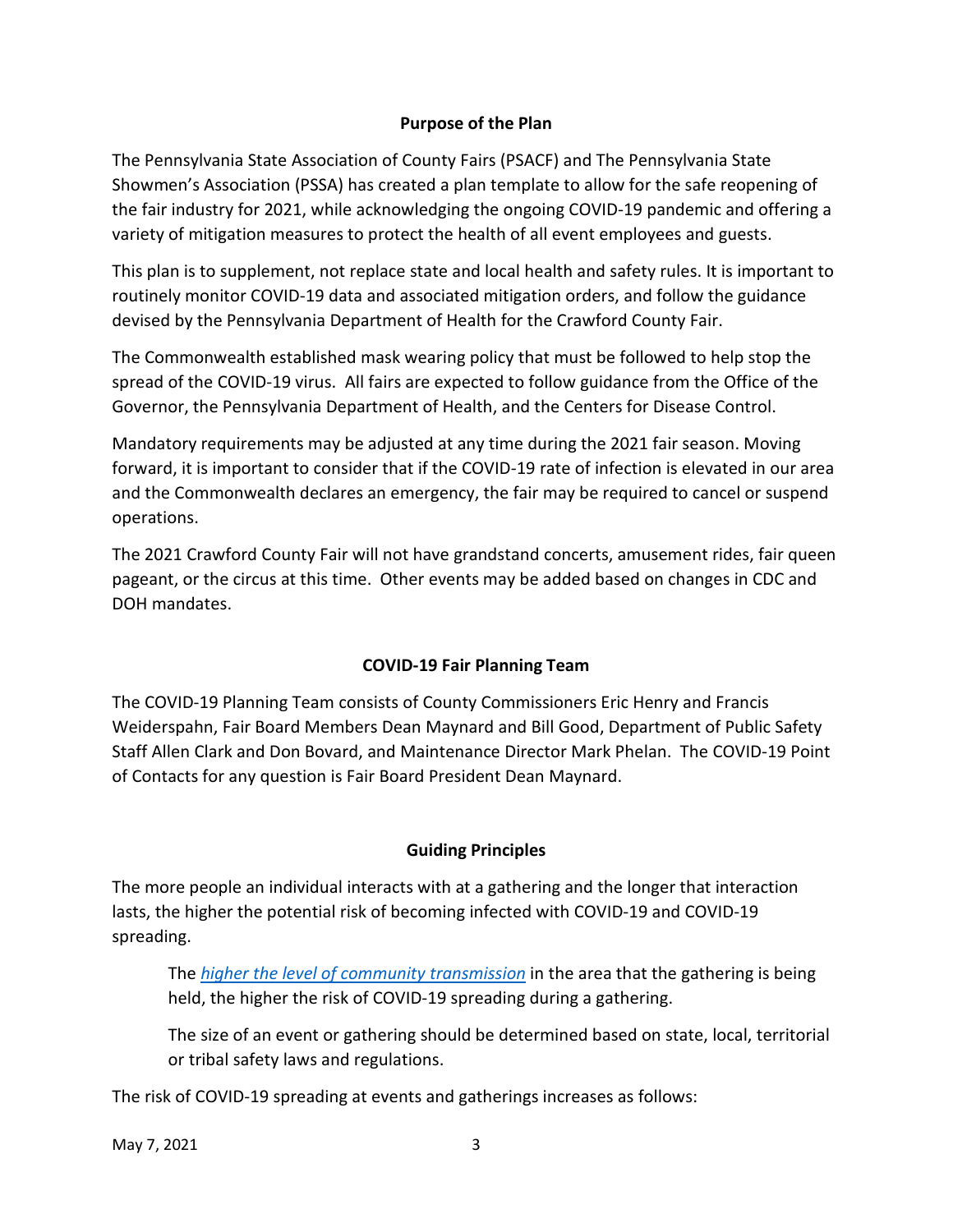- **Lowest risk:** Virtual-only activities, events, and gatherings.
- **More risk:** Smaller outdoor and in-person gatherings in which individuals from different households remain spaced at least 6 feet apart, wear masks, do not share objects, and come from the same local area (e.g., community, town, city, or county).
- **Higher risk:** Medium-sized in-person gatherings that are adapted to allow individuals to remain spaced at least 6 feet apart and with attendees coming from outside the local area.
- **Highest risk:** Large in-person gatherings where it is difficult for individuals to remain spaced at least 6 feet apart and attendees travel from outside the local area.

#### **Targeting COVID-19's Spread**

SARS-CoV-2, the virus that causes COVID-19, is thought to be mostly spread by respiratory droplets released when people talk, cough, or sneeze. It is thought that the virus may also spread to hands from a contaminated surface and then to the nose, mouth or eyes, causing infection. Therefore, personal prevention practices (such as [handwashing,](https://www.cdc.gov/handwashing/when-how-handwashing.html) [staying home when](https://www.cdc.gov/coronavirus/2019-ncov/if-you-are-sick/steps-when-sick.html)  [sick,](https://www.cdc.gov/coronavirus/2019-ncov/if-you-are-sick/steps-when-sick.html) [maintaining 6 feet of distance,](https://www.cdc.gov/coronavirus/2019-ncov/prevent-getting-sick/social-distancing.html) and [wearing a](https://www.cdc.gov/coronavirus/2019-ncov/prevent-getting-sick/about-face-coverings.html) mask) and environmental prevention practices (such as [cleaning and disinfectin](https://www.cdc.gov/coronavirus/2019-ncov/community/clean-disinfect/index.html)g) are important ways to prevent the virus's spread.

#### **Promoting Healthy Behaviors that Reduce Spread**

The Crawford County Fair will implement the following strategies to encourage behaviors that reduce the spread of COVID-19 among staff and attendees.

- **Staying Home when Appropriate**
	- o Educate staff and attendees about when they should [stay home.](https://www.cdc.gov/coronavirus/2019-ncov/if-you-are-sick/quarantine-isolation.html)
		- Advise [employees and attendees to stay home](https://www.cdc.gov/coronavirus/2019-ncov/if-you-are-sick/steps-when-sick.html) if they have tested positive for COVID-19 or are showing COVID-19 [symptoms.](https://www.cdc.gov/coronavirus/2019-ncov/symptoms-testing/symptoms.html)
		- Advise employees, volunteers, and attendees to stay home and monitor their health if they have had a [close contact](https://www.cdc.gov/coronavirus/2019-ncov/php/public-health-recommendations.html) with a person who has symptoms of COVID-19 within the past 14 days.
		- CDC's criteria can help inform when employees should return:
			- [If they have been sick with COVID-19](https://www.cdc.gov/coronavirus/2019-ncov/if-you-are-sick/steps-when-sick.html)
			- [If they tested positive for COVID-19 but had no symptoms](https://www.cdc.gov/coronavirus/2019-ncov/if-you-are-sick/end-home-isolation.html)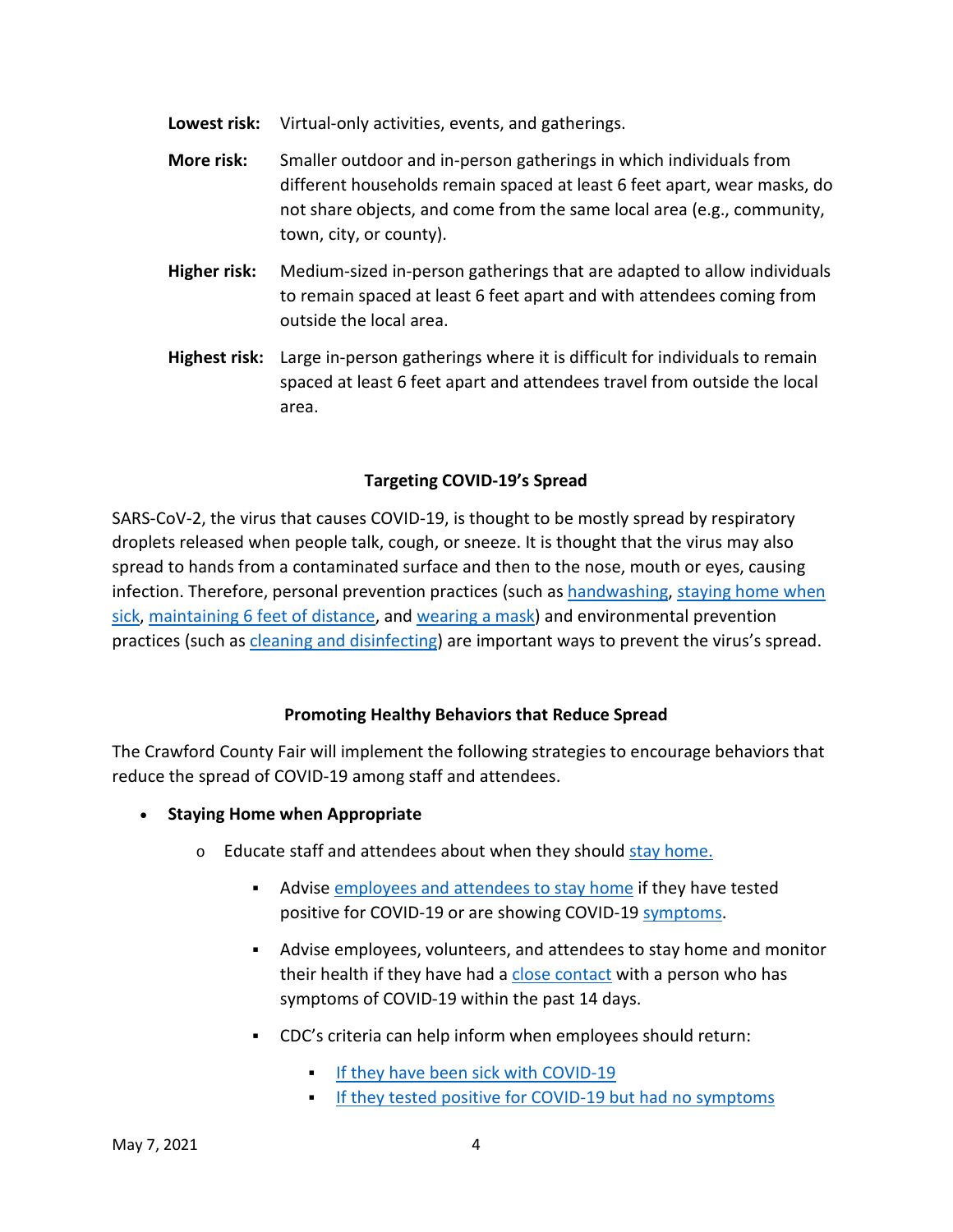- If they have recently had a close contact with a person with [COVID-19](https://www.cdc.gov/coronavirus/2019-ncov/if-you-are-sick/quarantine-isolation.html)
- Consider developing flexible refund policies for attendees for events that involve a participation fee.
- Fair staff, volunteers, vendors, and patrons that are considered in the atrisk category should be discouraged from working at the fair.

#### • **Hand Hygiene and Respiratory Etiquette**

- $\circ$  Require frequent employee [handwashing](https://www.cdc.gov/handwashing/when-how-handwashing.html) (e.g., before, during, and after taking tickets; after touching garbage) with soap and water for at least 20 seconds and increase monitoring to ensure adherence.
- $\circ$  If soap and water are not readily available, employees can use hand sanitizer that contains at least 60% alcohol and rub their hands until dry.
- o Encourage staff to [cover the mouth and nose with a tissue when coughing and](https://www.cdc.gov/coronavirus/2019-ncov/prevent-getting-sick/prevention.html)  [sneezing.](https://www.cdc.gov/coronavirus/2019-ncov/prevent-getting-sick/prevention.html) Used tissues should be thrown in the trash and hands washed immediately with soap and water for at least 20 seconds.
- $\circ$  Encourage attendees to [wash hands often](https://www.cdc.gov/handwashing/when-how-handwashing.html) and cover coughs and sneezes.
- $\circ$  Attendees often exchange handshakes, fist bumps, and high-fives at events. Display [signs](https://www.cdc.gov/coronavirus/2019-ncov/communication/print-resources.html?Sort=Date%3A%3Adesc) (physical and/or electronic) that discourage these actions during the event.

#### • **Masks**

- o Require the use of [masks](https://www.cdc.gov/coronavirus/2019-ncov/prevent-getting-sick/diy-cloth-face-coverings.html) among staff. Masks are **most** essential in times when physical distancing is difficult (e.g., when moving within a crowd or audience).
- o Provide all staff with information and training on [proper use, removal, and](https://www.cdc.gov/coronavirus/2019-ncov/prevent-getting-sick/diy-cloth-face-coverings.html)  [washing of masks.](https://www.cdc.gov/coronavirus/2019-ncov/prevent-getting-sick/diy-cloth-face-coverings.html)
- o Advise staff that [masks](https://www.cdc.gov/coronavirus/2019-ncov/prevent-getting-sick/diy-cloth-face-coverings.html) should **not** be placed on:
	- Babies or children younger than 2 years old
	- Anyone who has trouble breathing
	- Anyone who is unconscious, incapacitated, or otherwise unable to remove the mask without assistance
- $\circ$  Encourage attendees ahead of the event to bring and use [masks](https://www.cdc.gov/coronavirus/2019-ncov/prevent-getting-sick/diy-cloth-face-coverings.html) at the event.
- $\circ$  [Masks](https://www.cdc.gov/coronavirus/2019-ncov/prevent-getting-sick/diy-cloth-face-coverings.html) are meant to protect other people in case the wearer is unknowingly infected but does not have [symptoms.](https://www.cdc.gov/coronavirus/2019-ncov/symptoms-testing/symptoms.html) [Masks](https://www.cdc.gov/coronavirus/2019-ncov/prevent-getting-sick/diy-cloth-face-coverings.html) are not meant to be a substitute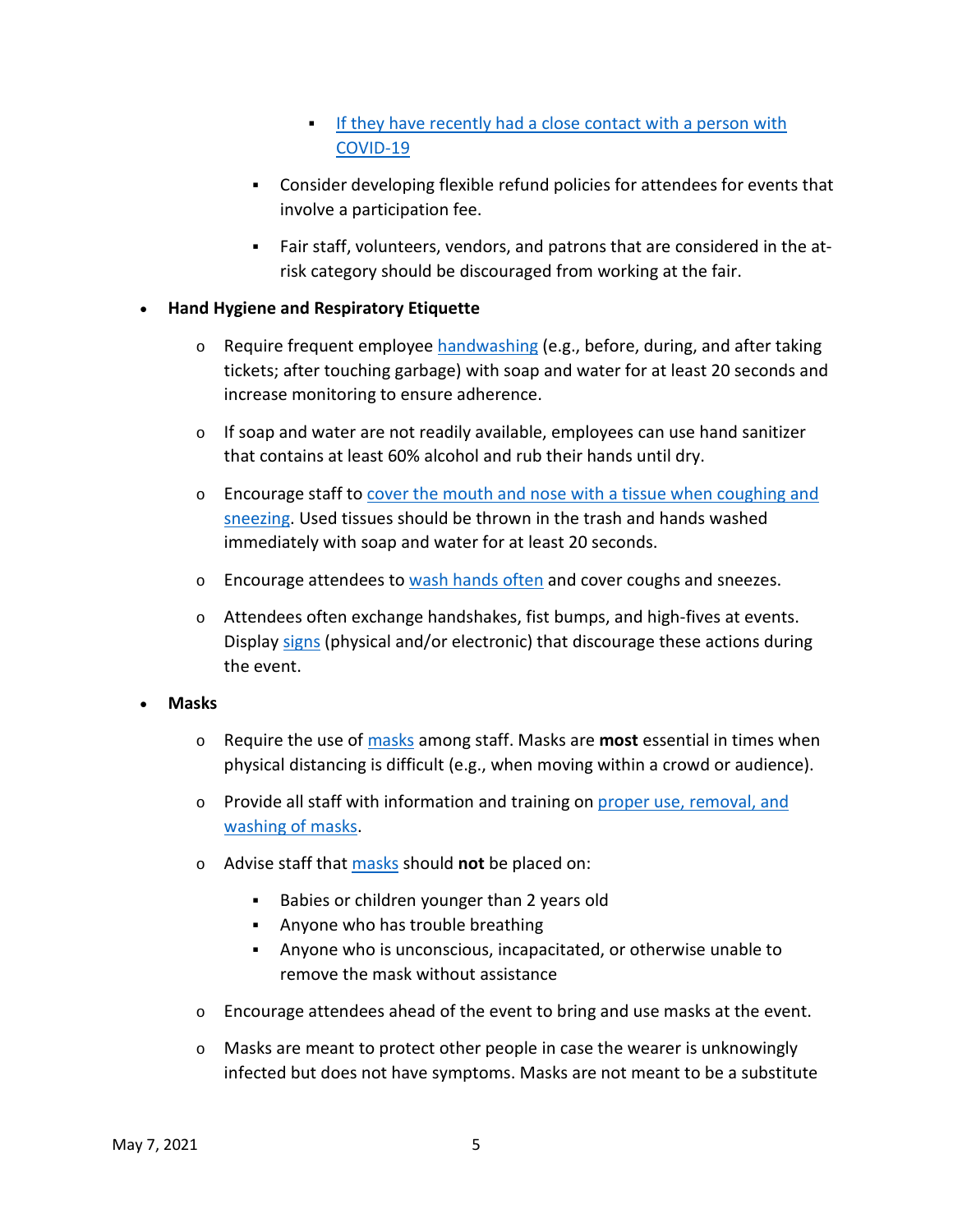for personal protective equipment such as surgical masks, respirators, or other medical personal protective equipment.

- $\circ$  Masks are strongly encouraged in settings where individuals might raise their voice (e.g., shouting, chanting, singing).
- o The County Commissioners will provide masks to the fair which will be securely stored in the first aid station.

#### • **Adequate Supplies**

 $\circ$  Ensure you have accessible sinks and enough supplies for people to clean their hands and cover their coughs and sneezes. Supplies include soap, water, a way to dry hands (e.g., paper towels, hand dryer), tissues, hand sanitizer containing at least 60 percent alcohol, disinfectant wipes, masks (as feasible), and notouch/foot pedal trash cans (preferably covered).

#### • **Signs and Messages**

- o Post [signs](https://www.cdc.gov/coronavirus/2019-ncov/communication/print-resources.html?Sort=Date%3A%3Adesc) in highly visible locations (e.g., at entrances, in restrooms) that [promote everyday protective measures](https://www.cdc.gov/coronavirus/2019-ncov/prevent-getting-sick/diy-cloth-face-coverings.html) and describe how to [stop the](https://www.cdc.gov/coronavirus/2019-ncov/downloads/stop-the-spread-of-germs-11x17-en.pdf)  [spread](https://www.cdc.gov/coronavirus/2019-ncov/downloads/stop-the-spread-of-germs-11x17-en.pdf) of germs by [properly washing hands](https://www.cdc.gov/handwashing/posters.html) and [properly wearing a mask.](https://www.cdc.gov/coronavirus/2019-ncov/images/face-covering-checklist.jpg)
- o Broadcast regular [announcements](https://www.cdc.gov/coronavirus/2019-ncov/communication/public-service-announcements.html) on reducing the spread of COVID-19 on public address systems.
	- "The Crawford County Fair Association would like to welcome you to the  $75<sup>th</sup>$ Anniversary Crawford County Fair. In order to keep the fair as safe as possible, please wear a mask unless eating or drinking, and wash your hands with water or hand sanitizer frequently. If you begin to not feel well or have a fever, please leave the fairgrounds immediately and notify one of the gate workers when exiting."
- $\circ$  Include messages (for example, [videos\)](https://www.cdc.gov/coronavirus/2019-ncov/communication/videos.html) about behaviors that prevent spread of COVID-19 when communicating with staff, vendors, and attendees (such as on the event website and through event [social media accounts\)](https://www.cdc.gov/coronavirus/2019-ncov/communication/social-media-toolkit.html).
- $\circ$  Consider developing signs and messages in alternative formats (e.g., large print, braille, American Sign Language) for people who have limited vision or are blind or people who are deaf or hard of hearing.
- o Find freely available CDC print and digital resources about COVID-19 on CDC's [communications resources](https://www.cdc.gov/coronavirus/2019-ncov/communication/index.html) main page.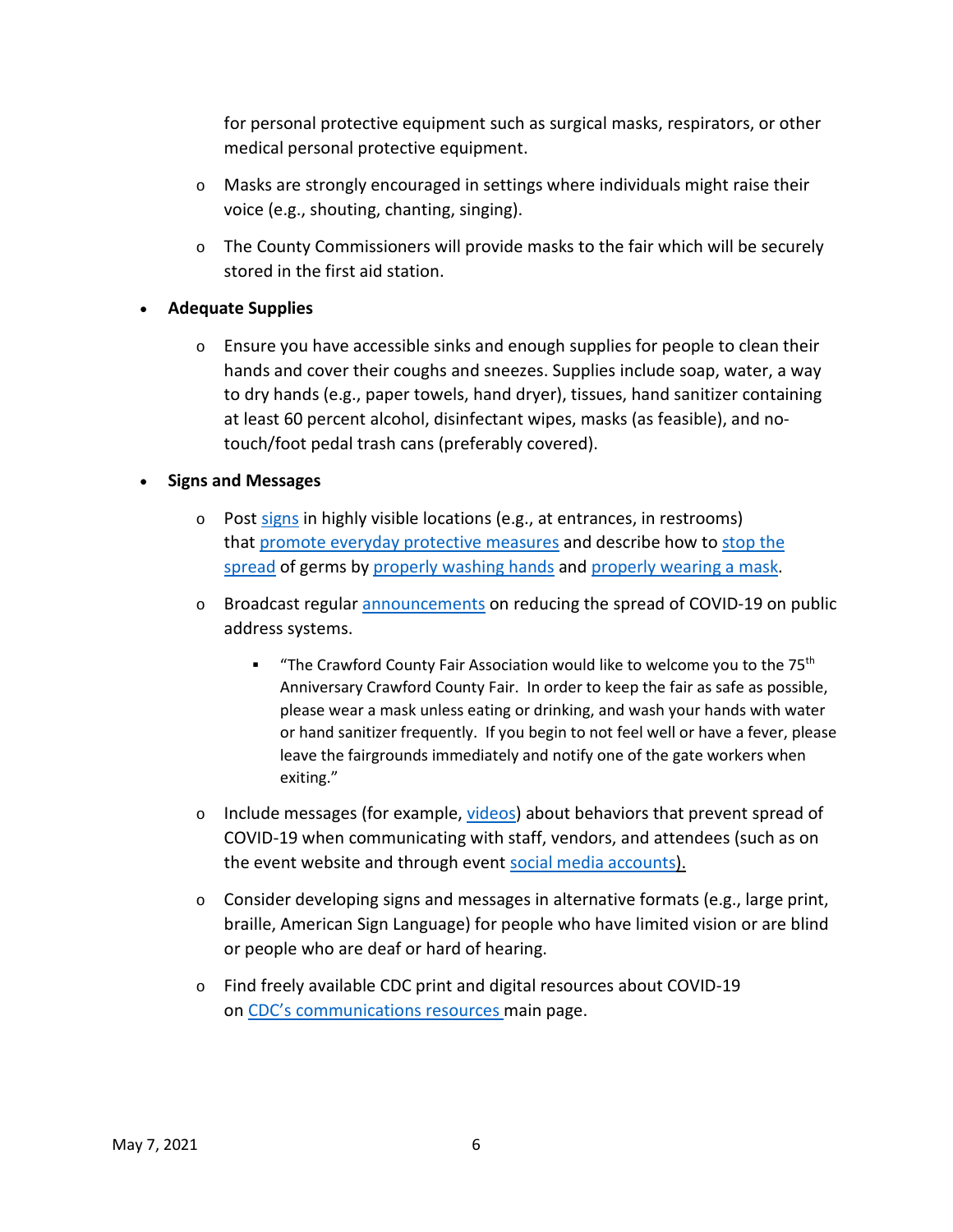#### **Maintaining Healthy Environments**

Fair Association will implement the following strategies to maintain healthy environments.

- **[Cleaning and Disinfection](https://www.cdc.gov/coronavirus/2019-ncov/community/reopen-guidance.html)**
	- o [Clean and disinfect](https://www.cdc.gov/coronavirus/2019-ncov/community/clean-disinfect/index.html) frequently touched surfaces within the venue at least daily or between uses as much as possible; door handles, sink handles, grab bars, hand railings, porta johns, golf carts, and cash registers.
	- $\circ$  Clean and disinfect shared objects between uses—for example, payment terminals, tables, countertops, bars, and condiment holders.
	- o Develop a schedule for increased, routine cleaning and disinfection.
	- $\circ$  Plan for and enact these cleaning routines when renting event space and ensure that other groups who may use your facilities follow these routines.
	- o If transport vehicles like buses are used by the event staff, drivers should practice all safety actions and protocols as indicated for other staff—for example, washing hands often and wearing masks and maintaining social distance of bus riders. To clean and disinfect event buses, vans, or other vehicles see guidance for [bus transit operators](https://www.cdc.gov/coronavirus/2019-ncov/community/organizations/bus-transit-operator.html) and [drivers for hire,](https://www.cdc.gov/coronavirus/2019-ncov/community/organizations/rideshare-drivers-for-hire.html) and adapt as needed.
	- o Ensure [safe and correct use](https://www.cdc.gov/coronavirus/2019-ncov/community/disinfecting-building-facility.html) and storage of [cleaners and disinfectants](https://www.epa.gov/pesticide-registration/list-n-disinfectants-use-against-sars-cov-2) to avoid harm to employees and other individuals. Always read and follow label instructions for each product, and store products securely away from children.
	- $\circ$  Cleaning products should not be used near children. Staff should ensure that there is adequate ventilation when using these products to prevent attendees or themselves from inhaling toxic vapors.
	- $\circ$  Use disposable gloves when removing garbage bags or handling and disposing of trash.
		- After using disposable gloves, throw them out in a lined trash can.
		- Do not disinfect or reuse the gloves.
		- [Wash hands](https://www.cdc.gov/handwashing/when-how-handwashing.html) after removing gloves.

#### • **Restrooms**

- o Consider limiting the number of people who occupy the restroom at one time to allow for social distancing.
- $\circ$  Do not allow lines or crowds to form near the restroom without maintaining a distance of at least 6 feet from other people. It may be helpful to post signs or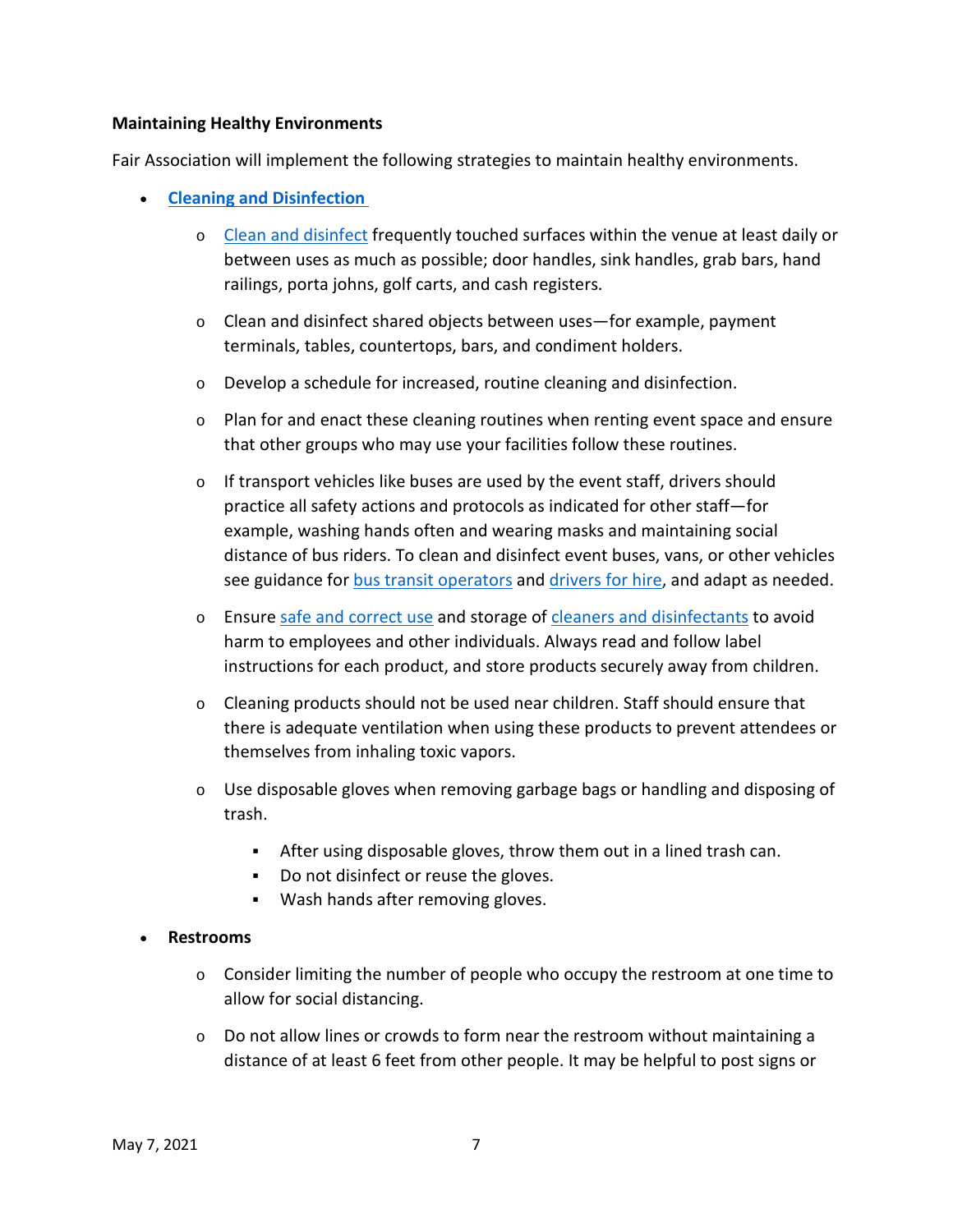markers to help attendees maintain the appropriate social distance of at least 6 feet.

- o Ensure that open restrooms are:
	- Operational with functional toilets.
	- [Cleaned and disinfected](https://www.cdc.gov/coronavirus/2019-ncov/community/clean-disinfect/index.html) regularly, particularly high-touch surfaces such as faucets, toilets, stall doors, doorknobs, countertops, diaper changing tables, and light switches.
		- Clean and disinfect restrooms daily or more often, if possible, with EPA-approved disinfectants against COVID-19.
		- Ensure safe and correct application of disinfectants and keep products away from children.
	- Stocked with enough supplies for handwashing, including soap and water, a way to dry hands (e.g., paper towels, hand dryer), tissues, hand sanitizer with at least 60% alcohol (for staff and older children who can safely use hand sanitizer), tissues, and no-touch/foot pedal trash cans (preferably covered).
		- Provide additional portable handwashing stations and ensure that they remain stocked throughout the duration of the event. If possible, provide hand sanitizer stations that are touch-free.

#### • **Building Ventilation**

- $\circ$  County Maintenance will ensure ventilation systems operate properly and increase circulation of outdoor air as much as possible, for example, by opening windows and doors. Do not open windows and doors if doing so poses a safety or health risk to staff or attendees (e.g., risk of falling or triggering asthma symptoms).
- $\circ$  If portable ventilation equipment devices like fans are used, take steps to minimize air from them blowing from one person directly at another person to reduce the potential spread of any airborne or aerosolized viruses.
- **Modified Layouts**
	- o Capacity/Maximum Occupancy will be determined for each structure and outside area of the fairgrounds. As of May  $31^{st}$ , there are no capacity or maximum occupancy limits. If capacity or maximum occupancy limits are reintroduced, the Fair Board will then implement the following precautions and mitigation measures.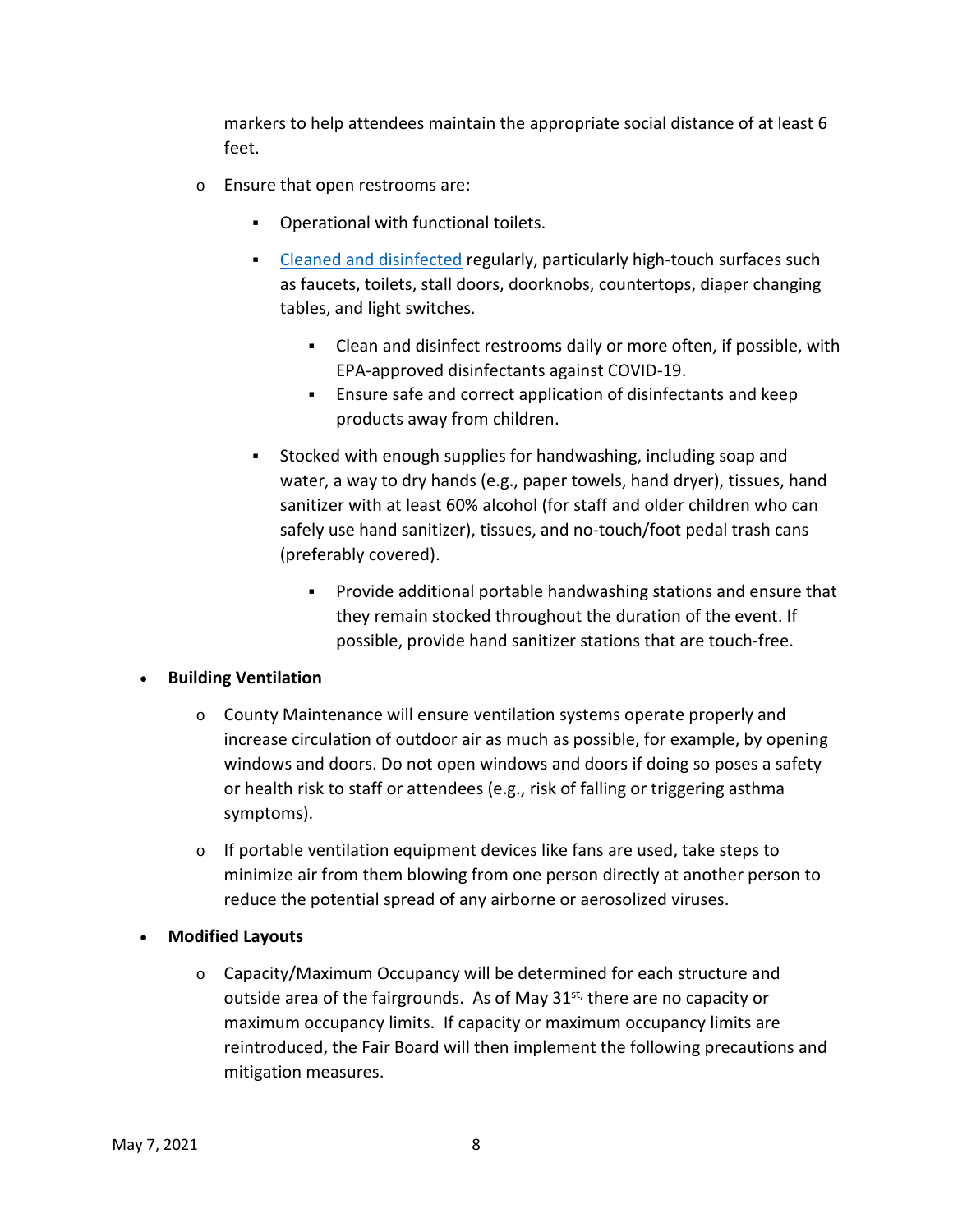- $\circ$  Signs will be posted at the entrance of each building and area of the occupancy capacity. Fair Volunteers and Vendors staffing these buildings will be responsible for maintaining this occupancy limit for that building.
- o Entrance Only and Exit Only signs will be posted and arrows marking one-way directions visible on the floor or other areas to mark the traffic flow path.
- o Limit attendance or seating capacity to allow for [social distancing,](https://www.cdc.gov/coronavirus/2019-ncov/prevent-getting-sick/social-distancing.html) or host smaller events in larger rooms.
- o Use multiple entrances and exits and discourage crowded waiting areas.
- o Block off rows or sections of seating in order to space people at least 6' apart.
- $\circ$  Eliminate lines or queues if possible or encourage people to stay at least 6 feet apart by providing [signs](https://www.cdc.gov/coronavirus/2019-ncov/communication/print-resources.html?Sort=Date%3A%3Adesc) or other visual cues such as tape or chalk marks.
- $\circ$  Offer online attendance options in addition to in-person attendance to help reduce the number of attendees.
- o Space out vendors to ensure lines of patrons can be at least 6' apart.

#### • **Physical Barriers and Guides**

- $\circ$  Provide physical guides, such as tape on floors or sidewalks and signs on walls, to ensure that individuals remain at least 6 feet apart in lines and at other times (e.g., guides for creating one-way routes). Floor markings
- $\circ$  Install physical barriers, such as sneeze guards and partitions, in areas where it is difficult for individuals to remain at least 6 feet apart. Barriers can be useful at cash registers and other areas were maintaining physical distance of 6 feet is difficult.
- o Change seating layout or availability of seating so that people can remain at least 6 feet apart.

#### • **Communal Spaces**

- $\circ$  Stagger use of shared indoor spaces such as inside dinning, exhibit buildings, restrooms, and offices as much as possible and [clean and disinfect](https://www.cdc.gov/coronavirus/2019-ncov/community/disinfecting-building-facility.html) them between uses.
- $\circ$  Add physical barriers, such as plastic flexible screens, between bathroom sinks and beds, especially when they cannot be at least 6 feet apart.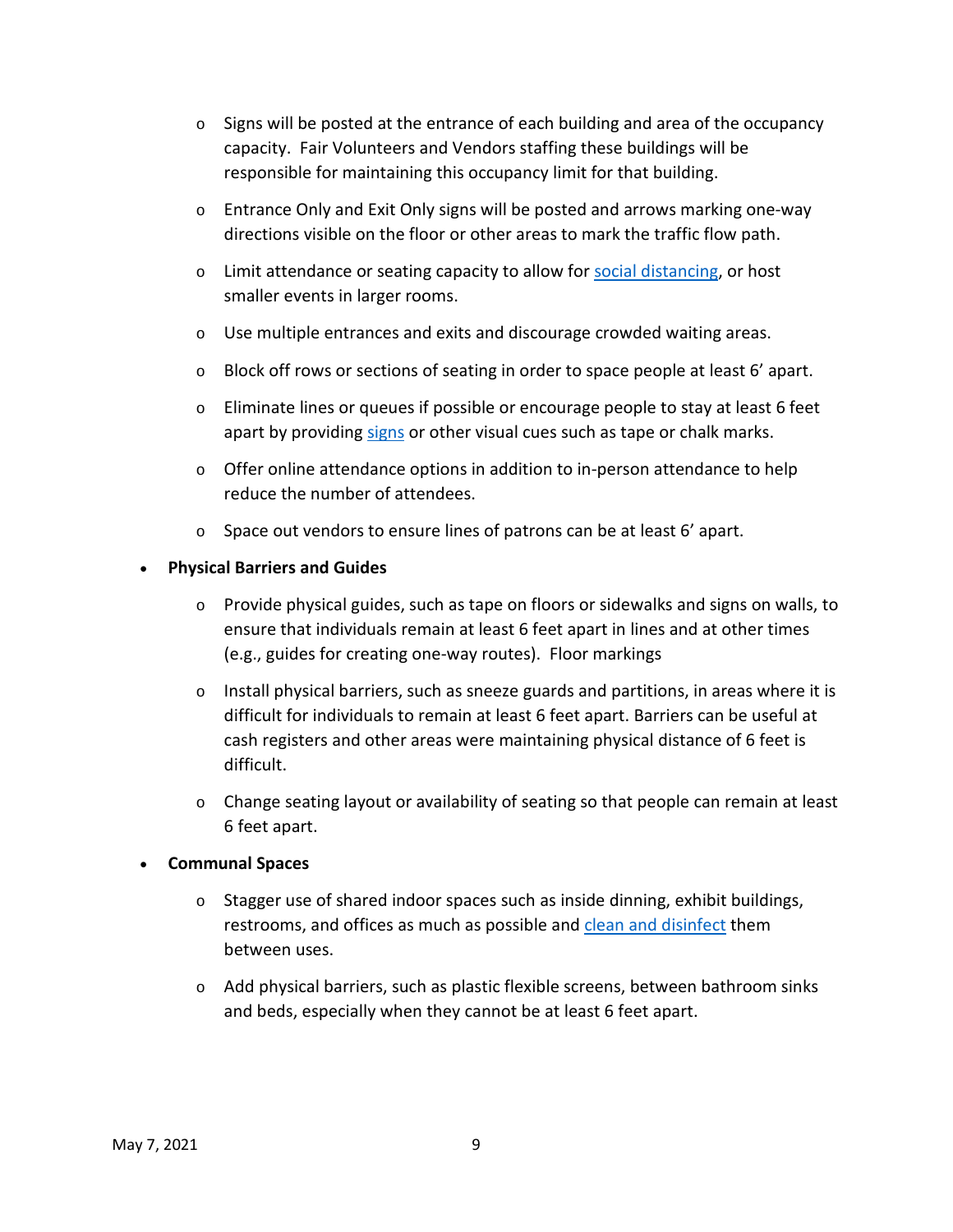#### • **Medical Response and Contact Tracing**

- o The First Aid Station at the Fairgrounds will be staffed with Basic and Advanced Life Support Personnel with the appropriate PPE to treat patients with and without COVID-19 symptoms.
- o First Aid Staff will question all patients seeking medical help and their temperature will be taken prior to entering the first aid station.
- $\circ$  The First Aid Station will be configured to isolate all patients entering the facility.
- $\circ$  The isolation room for first aid of known COVID-19 positive patients will be the large white trailer behind the first aid station.
- o Meadville Medical Center will be notified of a known COVID-19 positive patient while enroute to the hospital.

#### • **Livestock Events and Venues**

- o Consider pre-registration of classes.
- $\circ$  Judges, participants and spectators encouraged to wear masks and maintain social distance. Recommend judges maintain six feet of distance from handlers.
- $\circ$  Use facilities that provide adequate ventilation for animals and people.
- o Consider relocating livestock and horse shows to temporary outside rings if possible.
- o Prevent contact between pens of animals from different farms or households to prevent unnecessary interactions. Prevention may be accomplished by spacing out pens or staggering out animals with an empty pen in between.
- $\circ$  Clean and disinfect animal areas frequently, including between uses for different animal species.
- $\circ$  Limit interactions and maintain a distance of at least six feet between animals and people including fair staff and volunteers, judges, and the public who are not from the same farm or household as the animal or its caretaker.
- o Split classes to limit the number of animals in the show ring.
- $\circ$  Limit the number of people and/or animals in the ring to ensure that at least six feet is kept between an animal and its handler and other people and animals including judges.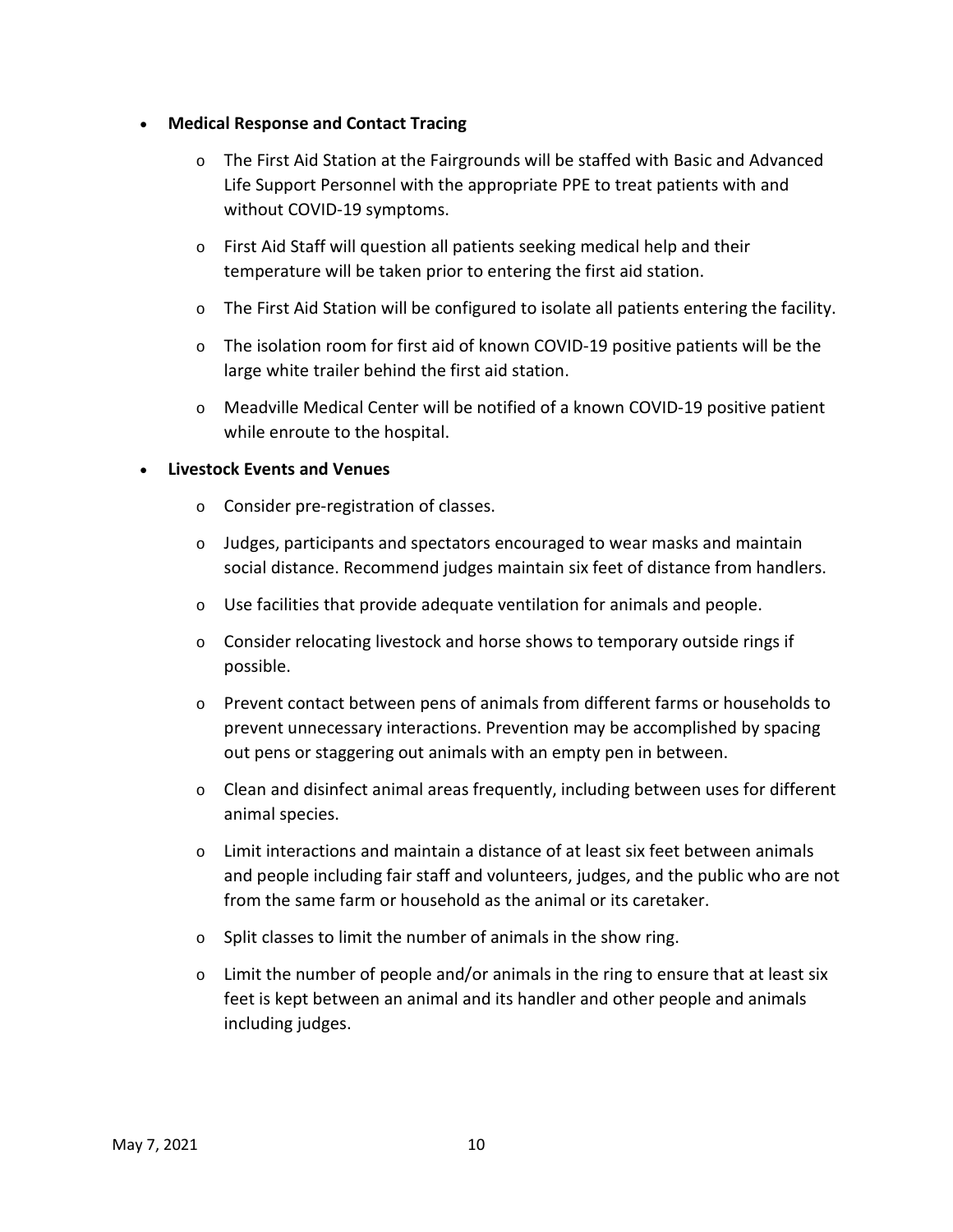- $\circ$  Stagger activities in washing and grooming areas, or other shared spaces, so that animals from different farms or households do not interact unnecessarily and so people can maintain social distancing.
- $\circ$  Stagger animal move-in/move-out times to reduce contact between people and animals.
- $\circ$  Consider a "Show and Go" with animals stalled at a trailer and leaving immediately after the show
- o Limit occupancy in spectator seating. Use tape or signage. Consider only admitting family members of exhibitors if occupancy cannot be managed.
- o Control ingress and egress points to control occupancy in show area.
- $\circ$  Fairs with livestock auctions should consider virtual auction options.

#### • **Food Service**

- $\circ$  There is no evidence that COVID-19 is spread by food. However, people sharing utensils and congregating around food service areas can pose a risk.
- o If the event includes food service, refer to CDC's COVID-19 considerations for [restaurants and bars.](https://www.cdc.gov/coronavirus/2019-ncov/community/organizations/business-employers/bars-restaurants.html)
- o Use touchless payment options as much as possible, if available.
- o Ask customers and employees to exchange cash or card payments by placing them on a receipt tray or on the counter rather than by hand to avoid direct hand-to-hand contact.
- o [Clean and disinfect](https://www.cdc.gov/coronavirus/2019-ncov/community/disinfecting-building-facility.html) frequently touched surfaces such as pens, counters, or hard surfaces between use and encourage patrons to use their own pens.
- $\circ$  Provide physical guides, such as tape on floors or sidewalks and signs on walls, to ensure that individuals remain at least 6 feet apart when waiting in line to order or pick up.
- o If a cafeteria or group dining room is used, serve individually plated meals or grab-and-go options, and hold activities in separate areas.
- $\circ$  Use disposable food service items including utensils and dishes. If disposable items are not feasible or desirable, ensure that all non-disposable food service items are handled with gloves and washed with dish soap and hot water or in a dishwasher.
- o Individuals should [wash their hands](https://www.cdc.gov/handwashing/when-how-handwashing.html) after removing their gloves or after directly handling used food service items.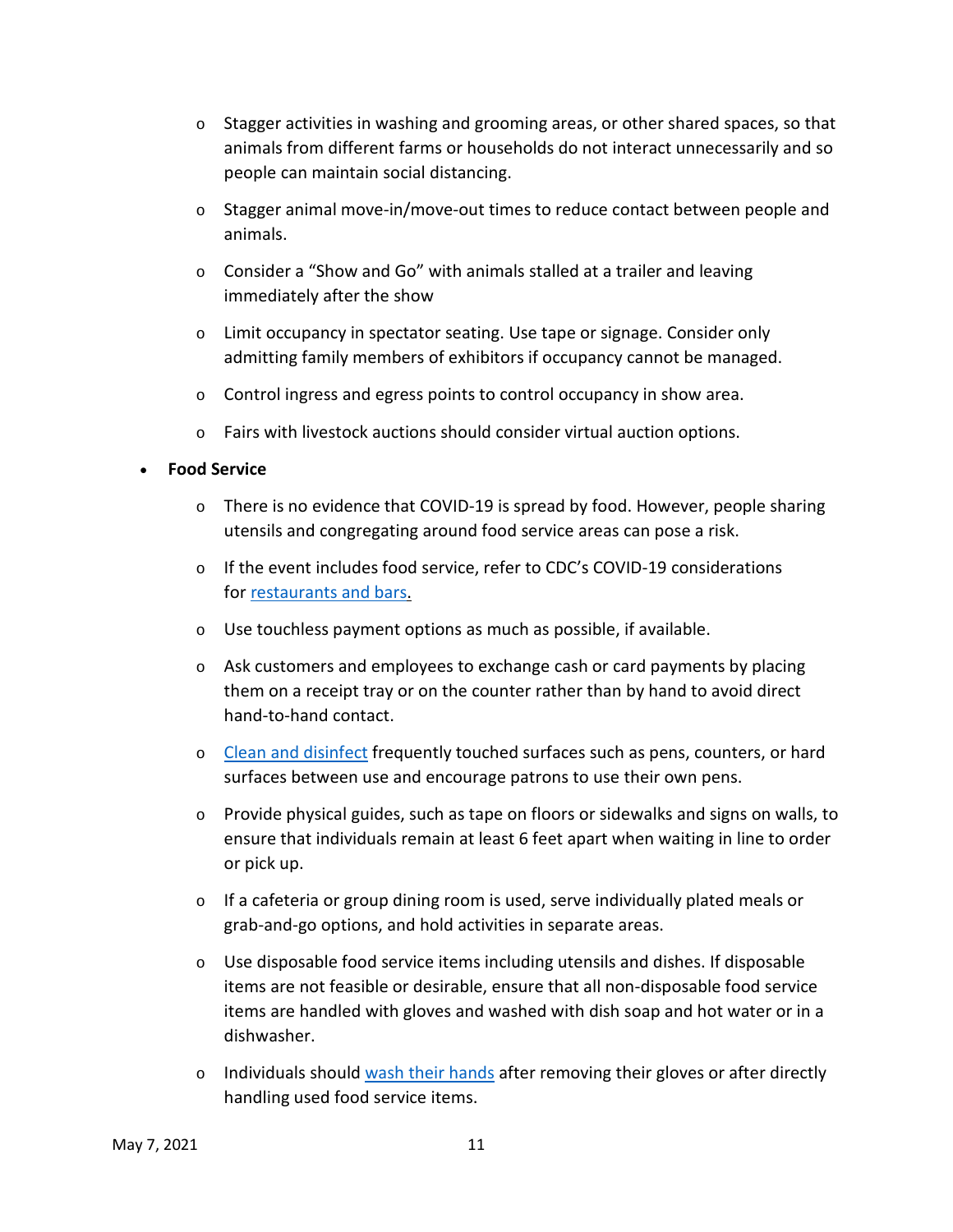$\circ$  Avoid offering any self-serve food or drink options, such as buffets, salad bars, and drink stations. Consider having pre-packaged boxes or bags for each attendee.

#### • **Agricultural Exhibits**

- o Ensure indoor ventilation systems operate properly and increase circulation of outdoor air as much as possible, for example, by opening windows and doors.
- $\circ$  Judges and participants must wear masks and maintain social distance during judging.
- $\circ$  Suggest advance entries in all departments and set up staggered entry times to reduce the number of exhibitors at any one time.
- $\circ$  Fairs should have all entry tags prepared prior to the arrival of exhibitors.
- $\circ$  Fairs should have staff or volunteers to accept entries from exhibitors and place the entries in the appropriate location.
- o Consider reconfiguring judging areas for food products (where judge must remove mask to taste) so that judges may maintain physical distancing.
- $\circ$  Exhibit building capacity must conform with state and local regulations in effect at the time of the event. Be sure to include staff members and volunteers in the capacity calculation.
- o Wider aisles and one-way pedestrian traffic may be needed to maintain physical distancing.
- o Demonstration areas should be configured to maintain six -foot physical distancing or be eliminated.
- o Sampling food should be restricted or prohibited.

#### **Preparing for When Someone Gets Sick**

Fair Association will consider several strategies to implement when someone gets sick.

- **Advise Sick Individuals of Home Isolation Criteria**
	- $\circ$  Communicate to sick staff members that they should not return to the fair until they have met CDC's [criteria to discontinue home isolation.](https://www.cdc.gov/coronavirus/2019-ncov/if-you-are-sick/steps-when-sick.html)
- **Isolate and Transport Those Who are Sick**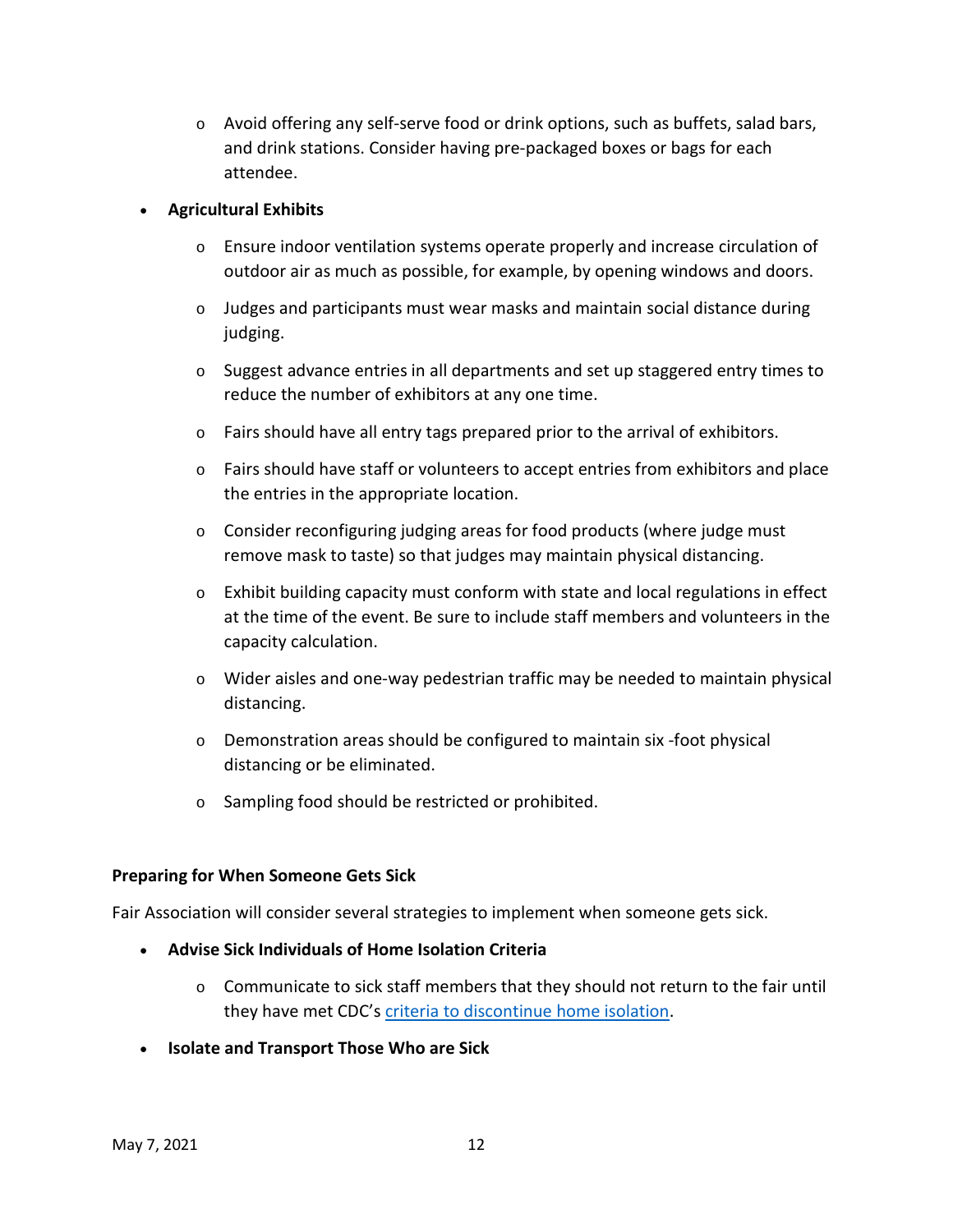- $\circ$  Make sure that staff and attendees know that they should not come to the event and that they should notify Fair Association (e.g., the designated COVID-19 point of contact) if they become sick with COVID-19 [symptoms,](https://www.cdc.gov/coronavirus/2019-ncov/symptoms-testing/symptoms.html) test positive for COVID-19, or have been [exposed](https://www.cdc.gov/coronavirus/2019-ncov/php/public-health-recommendations.html) to someone with symptoms or a suspected or confirmed case.
- o Immediately separate staff and attendees with COVID-19 [symptoms](https://www.cdc.gov/coronavirus/2019-ncov/symptoms-testing/symptoms.html) (e.g., fever, cough, shortness of breath) at the event. Individuals who are sick should go home or to a healthcare facility, depending on how severe their symptoms are, and follow [CDC guidance for caring for themselves.](https://www.cdc.gov/coronavirus/2019-ncov/if-you-are-sick/index.html)
- $\circ$  Individuals who have had [close contact](https://www.cdc.gov/coronavirus/2019-ncov/php/public-health-recommendations.html) with a person who has [symptoms](https://www.cdc.gov/coronavirus/2019-ncov/communication/print-resources.html?Sort=Date%3A%3Adesc) should be separated, sent home, and advised to follow [CDC guidance for community](https://www.cdc.gov/coronavirus/2019-ncov/php/public-health-recommendations.html)[related exposure](https://www.cdc.gov/coronavirus/2019-ncov/php/public-health-recommendations.html) (see "Notify Health Officials and Close Contacts" below). If symptoms develop, individuals should follow [CDC guidance for caring for](https://www.cdc.gov/coronavirus/2019-ncov/if-you-are-sick/quarantine-isolation.html)  [themselves.](https://www.cdc.gov/coronavirus/2019-ncov/if-you-are-sick/quarantine-isolation.html)
- o Work with venue administrators, local officials, and healthcare providers to identify an isolation area to separate anyone who has COVID-like symptoms or who has tested positive but does not have symptoms. Event healthcare providers should use [Standard and Transmission-Based Precautions](https://www.cdc.gov/coronavirus/2019-ncov/hcp/infection-control-recommendations.html) when caring for sick people. See: [What Healthcare Personnel Should Know About Caring for](https://www.cdc.gov/coronavirus/2019-nCoV/hcp/index.html)  [Patients with Confirmed or Possible COVID-19 Infection.](https://www.cdc.gov/coronavirus/2019-nCoV/hcp/index.html)
- o Establish procedures for safely transporting anyone sick to their home or to a healthcare facility. If you are calling an ambulance or bringing someone to the hospital, call first to alert them that the person may have COVID-19.

#### • **Clean and Disinfect**

- o Close off areas used by a sick person and do not use these areas until after [cleaning and disinfecting](https://www.cdc.gov/coronavirus/2019-ncov/community/clean-disinfect/index.html) them (for outdoor areas, this includes surfaces or shared objects in the area, if applicable).
- o Wait at least 24 hours before cleaning and disinfecting. If 24 hours is not feasible, wait as long as possible. Ensure [safe and correct](https://www.cdc.gov/coronavirus/2019-ncov/community/disinfecting-building-facility.html) use and storage of cleaning [external icon](https://www.epa.gov/pesticide-registration/list-n-disinfectants-use-against-sars-cov-2) and disinfection products, including storing them securely away from children.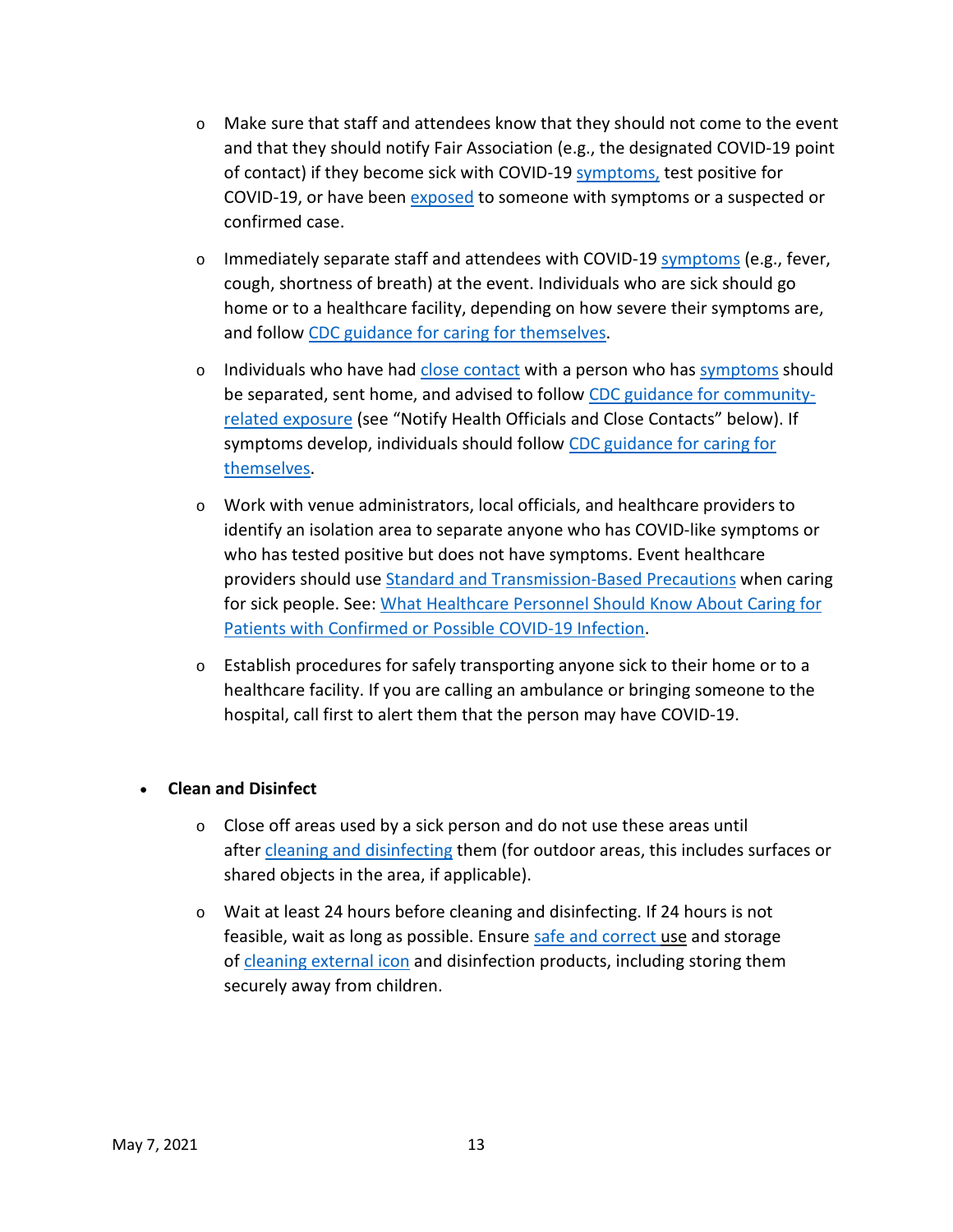#### • **Notify Health Officials and Close Contacts**

- o In accordance with state and local laws and regulations, Fair Association should notify [local health officials,](https://www.cdc.gov/publichealthgateway/healthdirectories/index.html) staff, and attendees of any case of COVID-19 while maintaining confidentiality in accordance with the [Americans with Disabilities](https://www.eeoc.gov/facts/pandemic_flu.html)  [Act \(ADA\)](https://www.eeoc.gov/facts/pandemic_flu.html) and other applicable laws and regulations.
- o Advise those who have had [close contact](https://www.cdc.gov/coronavirus/2019-ncov/php/public-health-recommendations.html) with a person diagnosed with COVID19 to stay home, [self-monitor for symptoms,](https://www.cdc.gov/coronavirus/2019-ncov/if-you-are-sick/quarantine-isolation.html) and follow [CDC guidance](https://www.cdc.gov/coronavirus/2019-ncov/if-you-are-sick/steps-when-sick.html) if symptoms develop.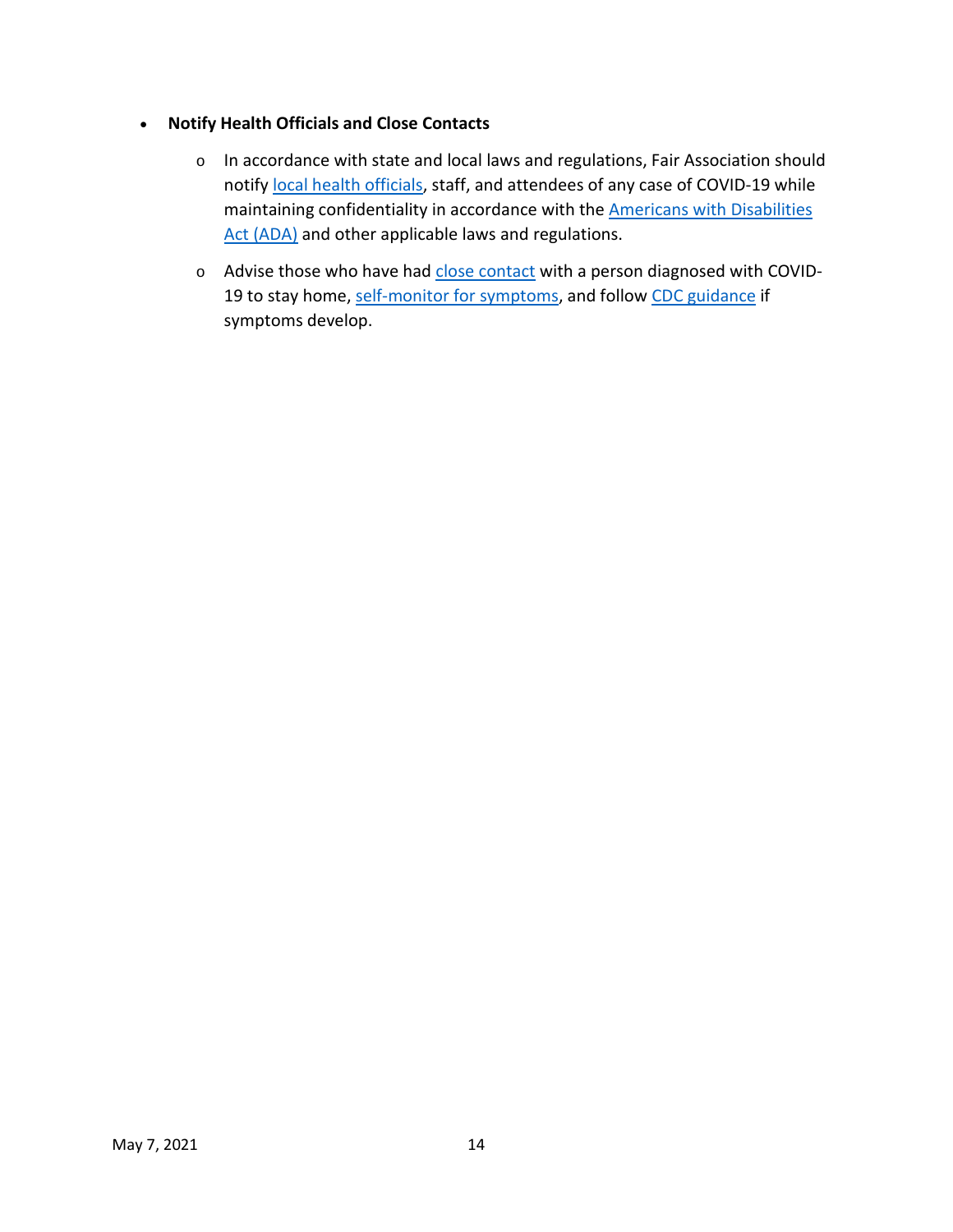## **Building Occupancy Limits – If Needed**

#### **Indoor Events**

| <b>FACILITY NAME</b>       | <b>SQUARE AREA</b> | <b>OCCUPANCY</b> | 25%          | <b>SEPARATE</b><br><b>IN/OUT</b> |
|----------------------------|--------------------|------------------|--------------|----------------------------------|
| 4H/FFA Dairy Barn          | 16,107             | 3,221            | 805          |                                  |
| Draft Horse Barn 1         | 4,867              | X                | X            | Animal stalls only               |
| Draft Horse Barn 2         | 2,907              | Χ                | Χ            | Animal stalls only               |
| Draft Horse Barn 3         | 2,911              | X                | $\mathsf{X}$ | Animal stalls only               |
| Goat Barn                  | 2,664              | 177              | 44           |                                  |
| 4H Dairy Barn              | 6,876              | 1,375            | 343          |                                  |
| Livestock Complex          | 18,824             | 1,255            | 313          |                                  |
| 4H Horse Barn              | 3,990              | 798              | 199          |                                  |
| Dairy Complex              | 38,421             | 2,561            | 640          |                                  |
| Poultry Barn               | 5,076              | 338              | 84           |                                  |
| Rabbit Barn                | 1,712              | 114              | 28           |                                  |
| Race Horse Barn 1          | 3,458              | 691              | 172          |                                  |
| Race Horse Barn 2          | 3,939              | 787              | 196          |                                  |
| Sheep Barn                 | 792                | 158              | 39           |                                  |
| Swine Barn 1               | 1,200              | 240              | 60           |                                  |
| Swine Barn 2               | 1,056              | 211              | 52           |                                  |
| Saddle Horse/Pony          | 2,020              | 404              | 101          |                                  |
| Youth Show Arena           | 15,136             | 1,009            | 252          |                                  |
| <b>Exhibit Building 1</b>  | 8,879              | 591              | 147          |                                  |
| <b>Exhibit Building 2</b>  | 5,066              | 337              | 84           |                                  |
| Home Show Building 1       | 11,319             | 754              | 188          |                                  |
| Sportsman's Club           | 1,937              | 129              | 32           |                                  |
| Old Sertoma Club           | 1,704              | 113              | 28           |                                  |
| Christian Layman's         | 718                | 47               | 11           |                                  |
| Home Show Building 2       | 3,133              | 208              | 52           |                                  |
| Home Show Building 3       | 1,126              | 75               | 18           |                                  |
| Home Show Building 4       | 1,497              | 99               | 24           |                                  |
| Grandstands-Under          | 7,258              | 483              | 120          |                                  |
| <b>Fair Office</b>         | 3,653              | 243              | 60           |                                  |
| <b>First Aid Station</b>   | 762                | 50               | 12           |                                  |
| <b>Permanent Restrooms</b> | 809                |                  |              |                                  |

#### **This chart will be updated per CDC and DOH mandates prior to the start of the fair**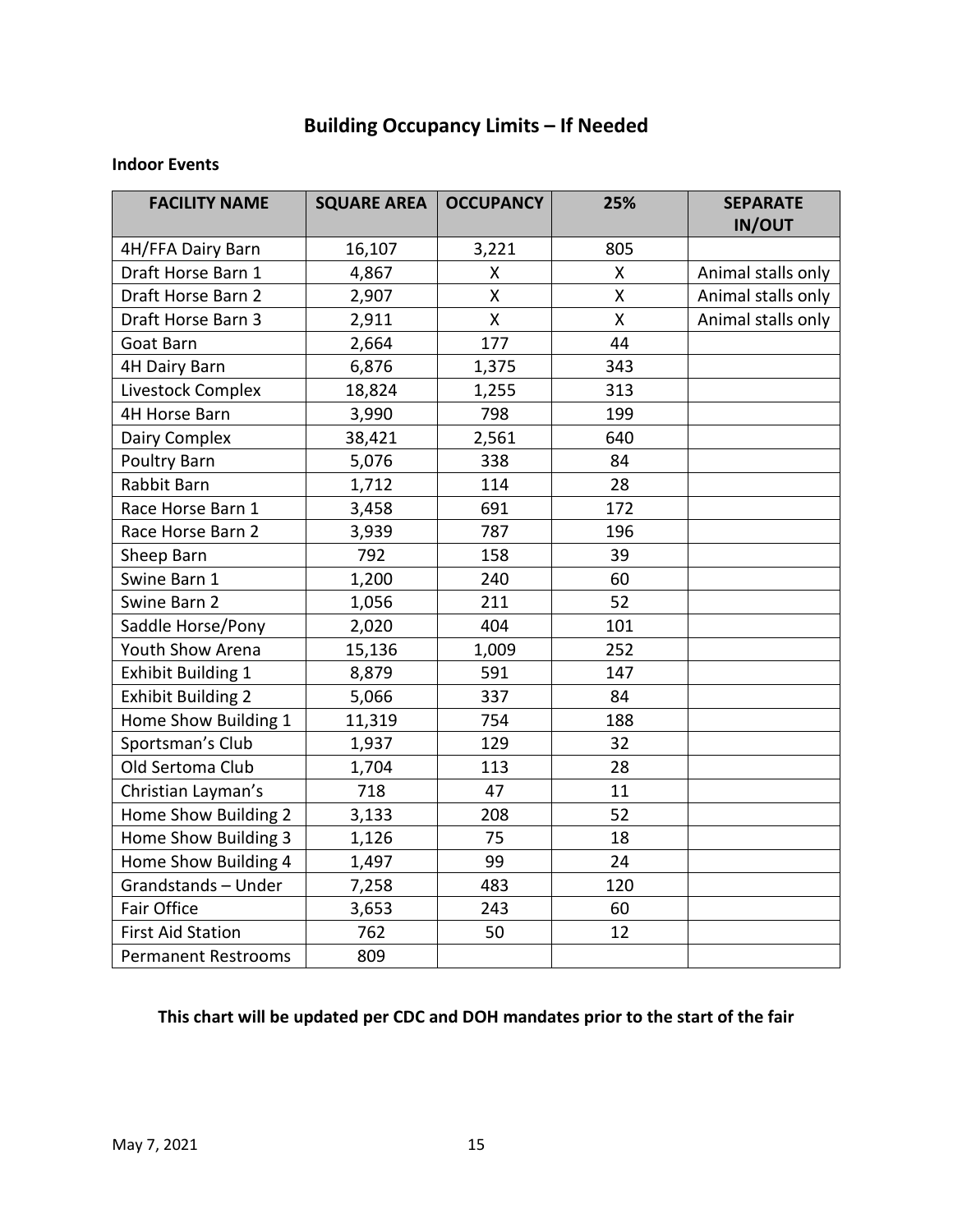#### **Outdoor Events**

| <b>FACILITY NAME</b>   | <b>SQUARE AREA   OCCUPANCY</b> | 50%           | <b>SEPARATE</b><br><b>IN/OUT</b> |
|------------------------|--------------------------------|---------------|----------------------------------|
| Grandstands - Seating  | 4,630 people                   | 2,315 people  |                                  |
| Fairgrounds Open Space | 69 acres                       | 99,429 people |                                  |
|                        |                                |               |                                  |

Occupancy = square feet / 5 (standing) 7 (chairs only) 15 (tables & chairs) x by .25 or .50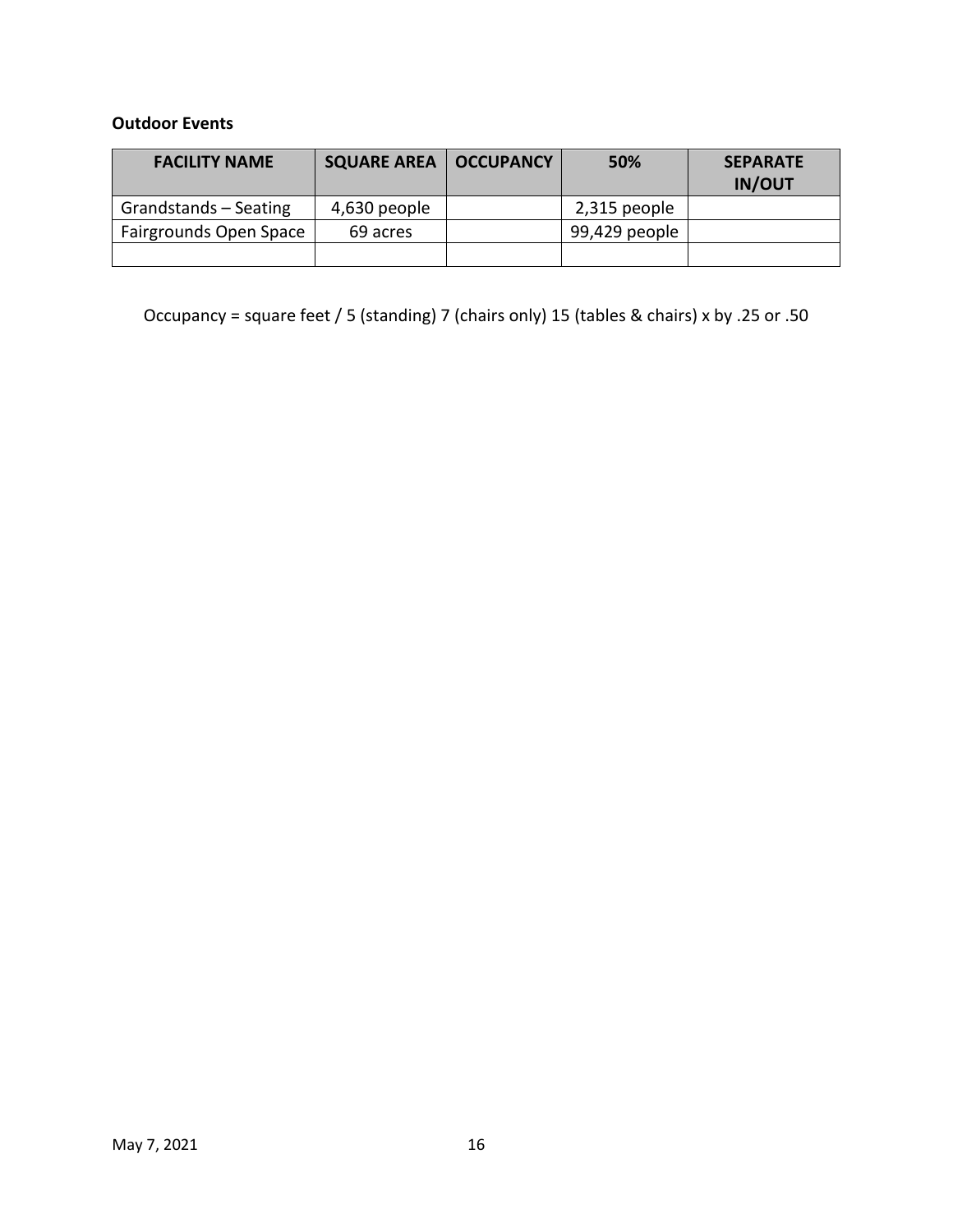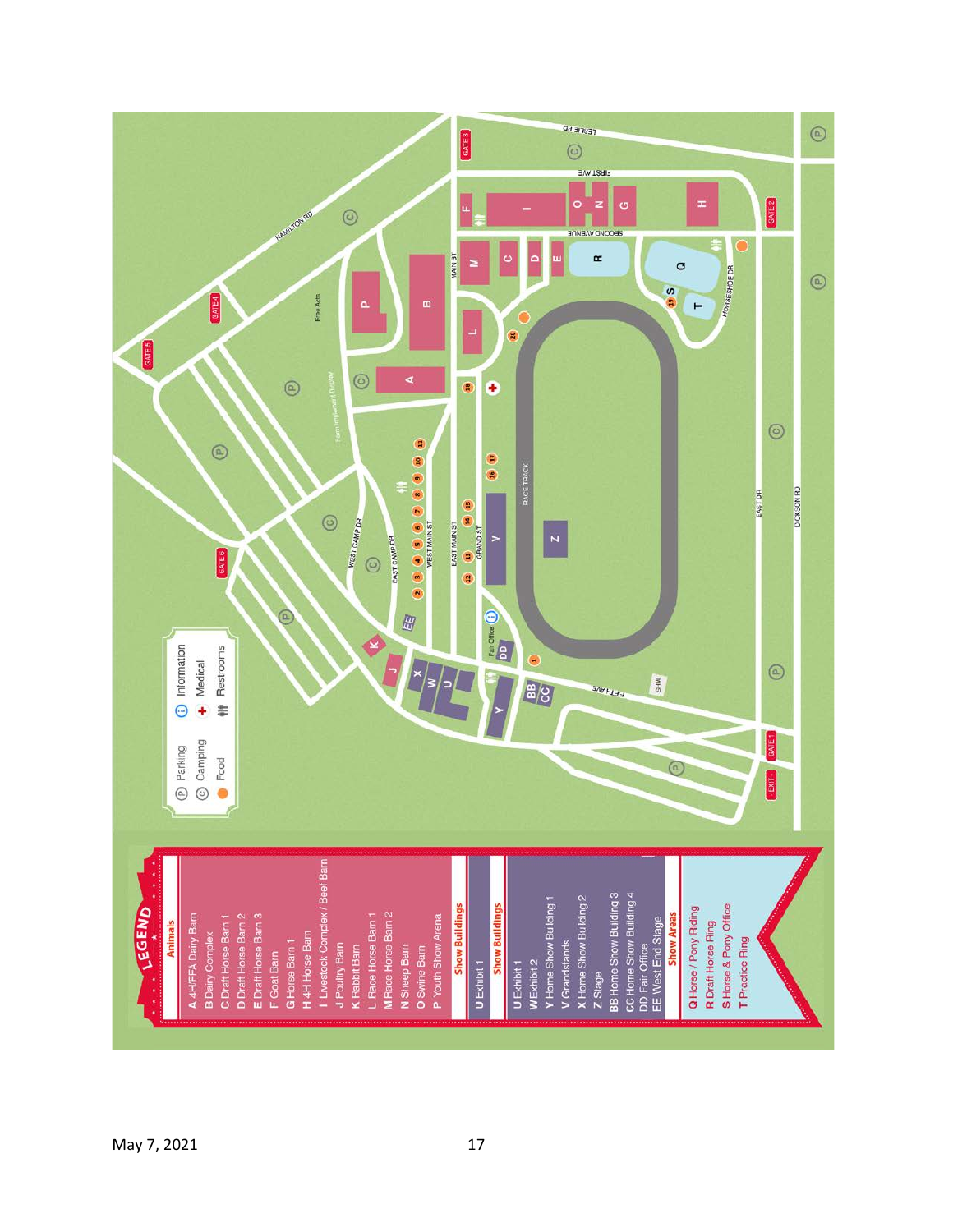#### **Reference Links**

Latest COVID-19 Information Cleaning and Disinfection Guidance for Businesses and Employers Guidance for Schools and Childcare Centers Guidance for Park Administrators Shared and Congregate Housing COVID-19 Prevention Handwashing Information Face Coverings Social Distancing COVID-19 Frequently Asked Questions People at Higher Risk People with Disabilities Coping with Stress HIPAA and COVID-19 CDC communication resources Community Mitigation

#### **PSSA and PSACF utilized the following resource guidance as the foundation of their 2021 reopening plan:**

CDC: COVID-19 Considerations for Animal Entries at Fairs, Shows, and other Events: COVID-19 Considerations for Animal Activities at Fairs, Shows, and Other Events | CDC

CDC: COVID-19 Considerations for Traveling Amusement Parks and Carnivals: COVID -19 Considerations for Traveling Amusement Parks and Carnivals | CDC

CDC: Considerations for Events and Gatherings: Considerations for Events and Gatherings | CDC

IAFE: COVID-19 Crisis: Steps to Move Forward: International Association of Fairs & Expositions (fairsandexpos.com)

IAFE: Contingency Planning for Restricted Fair Opening: IAFE\_FairContingencyPlanning.pdf (ohio.gov)

Office of the Governor of Pennsylvania & Pennsylvania Department of Health Universal Masking FAQ (pa.gov) 20201117-SOH-Universal-Face-Coverings-Order-Update.pdf (pa.gov)